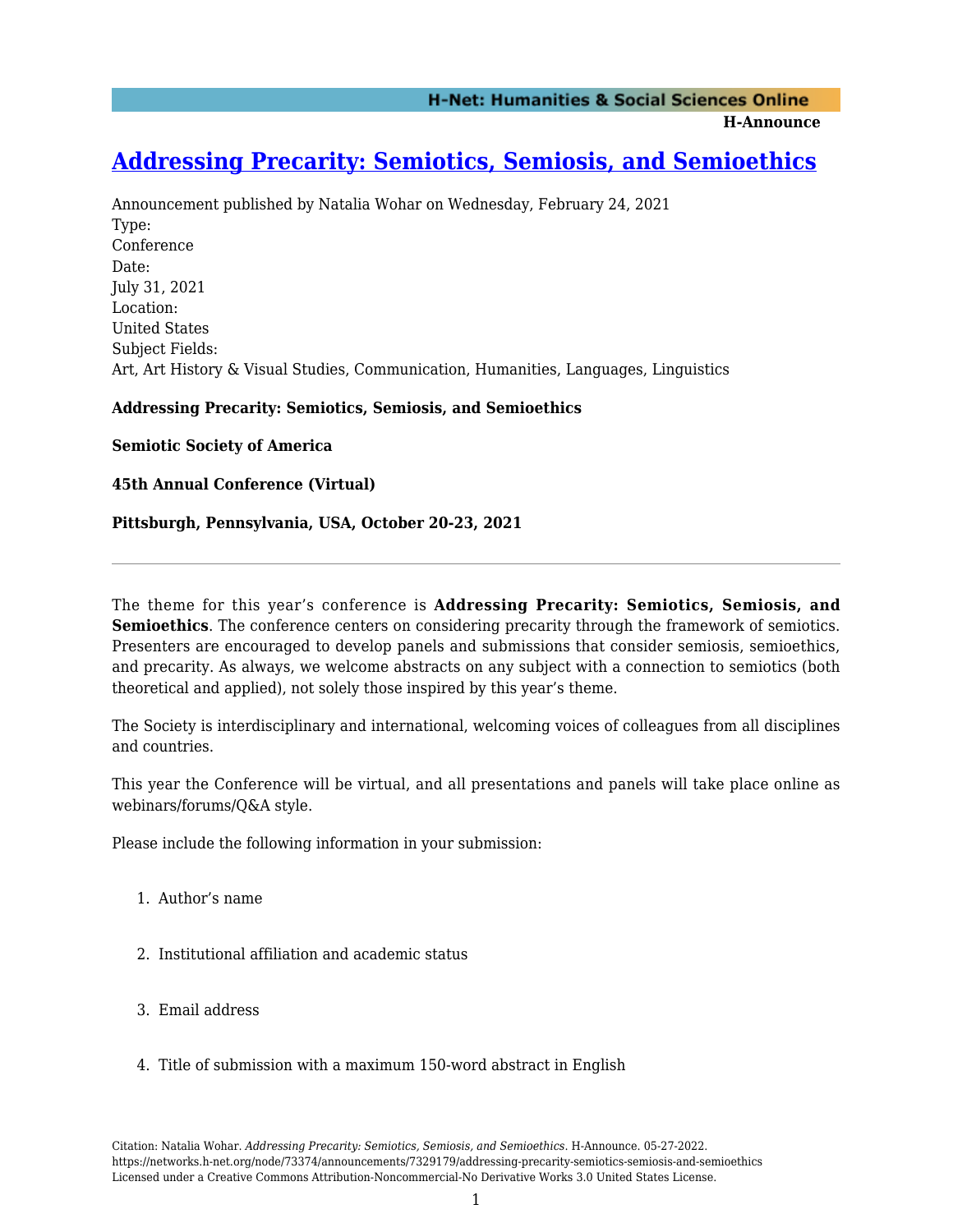# **H-Net: Humanities & Social Sciences Online H-Announce**

5. A maximum of six keywords

Paper presentations will be 20-25 minutes pre-recorded video with time for Q&A in the session. Abstracts for individual paper-presentations or panels and organized sessions (3-4 papers) must include all of the above information. There will be a poster online exposition (Format forthcoming).

Please indicate in your abstract submission if you plan to present in a language other than English. An acknowledgment of receipt of your abstract will be sent to you within two weeks from the date of submission. Electronic letters of acceptance will be sent to the selected participants starting May 10, 2021 and will continue until July 30, 2021.

### **Send all submissions to the program committee at [semioticsociety@gmail.com](mailto:semioticsociety@gmail.com) by July 31st, 2021.**

To join the Semiotic Society of America and register for the SSA 45thAnnual Conference, please visit <https://www.pdcnet.org/wp/services/2021-ssa/> or call: +01-434-220-3300, Toll-Free: 1-800- 444-2419 (US & Canada). We encourage early registration.

### **Additional Conference Information**

Because of the virtual nature of papers presented at the meeting there will be a year lapse for publication in Semiotics 2021, the Yearbook of the Semiotic Society of America. The SSA Yearbook is an annual peer-reviewed publication series sponsored by the Semiotic Society of America, providing both a timely overview of current developments in semiotic research and a regular outlet for members of the Society to publish papers on their current work. Further details and deadlines will be specified in the Annual Conference Program.

Student submissions are eligible for the Roberta Kevelson Award, which will honor the best student paper presented at the 2020 Annual Conference. Students who wish to be considered for the Kevelson Award should indicate their interest at the time of abstract submission. Full paper submissions must be uploaded to the program committee by September 20, 2021. Questions regarding the Roberta Kevelson Award should be directed to the Review Committee Chair André De Tienne at [adetienn@iupui.edu](mailto:adetienn@iupui.edu)

#### **Special Events**

In addition to scheduled paper sessions, there will also be keynote and plenary speakers to be announced.

#### **Venue**

The 45th Semiotic Society of America conference will be held October 20-23, 2021 virtually through Zoom, all events will be on Eastern Standard Time, however all presentations will be available for viewing to registered attendees for the whole week.